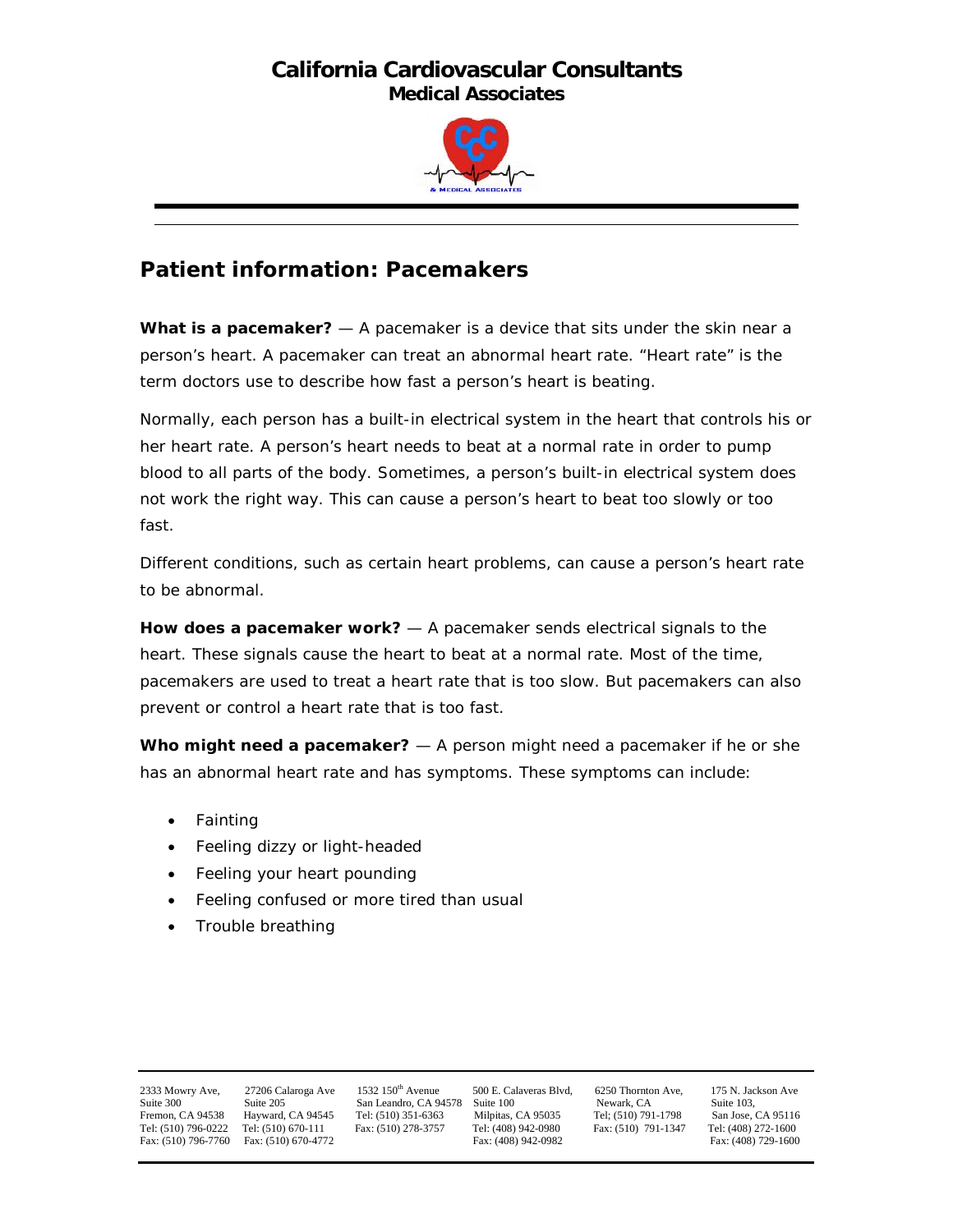## **California Cardiovascular Consultants Medical Associates**



**What does a pacemaker look like?** — A pacemaker has 2 parts:

- A "pulse generator" This is a thin metal case with a battery and small computer in it. The pulse generator creates and sends electrical signals. A doctor can pre-set the computer to tell the pulse generator when to send electrical signals.
- Wires, also called "leads" The wires connect the pulse generator to the heart. Electrical signals can travel from the pulse generator through the wires to the heart. Information about how the heart is working can also travel from the heart back to the pulse generator.

**Do all pacemakers work the same way?** — No. Pacemakers can work in different ways. A pacemaker can:

- Send electrical signals all of the time or some of the time Some pacemakers send electrical signals at a steady rate all of the time. Others send electrical signals only when a person's heart rate is too slow or too fast.
- Send electrical signals to one or more parts of the heart

**What is a "temporary pacemaker"?** — A temporary pacemaker is a pacemaker that is used for a short time, usually when a person is in the hospital. The pulse generator of a temporary pacemaker is not put inside the body. People might have a temporary pacemaker if they have a condition that will get better soon. They might also have a temporary pacemaker as a short-term treatment until they get a pacemaker put in their body.

Fax: (510) 796-7760 Fax: (510) 670-4772

2333 Mowry Ave, 27206 Calaroga Ave 1532 150<sup>th</sup> Avenue 500 E. Calaveras Blvd, 6250 Thornton Ave, 175 N. Jackson Ave<br>
2015 Suite 205 San Leandro, CA 94578 Suite 100 Newark, CA Suite 103, Suite 300 Suite 200 Suite 205, Suite 205, Suite 205, Suite 205, Suite 205, Suite 205, Suite 205, CA 95116 Suite 103, Suite 103, Suite 103, Suite 103, Suite 103, Suite 103, Suite 103, Suite 103, Suite 103, Suite 103, Suite Fremon, CA 94538 Hayward, CA 94545 Tel: (510) 351-6363 Milpitas, CA 95035 Tel; (510) 791-1798 San Jose, CA 95116 Tel: (510) 796-0222 Tel: (510) 670-111 Fax: (510) 278-3757 Tel: (408) 942-0980 Fax: (510) 791-1347 Tel: (408) 272-1600<br>Fax: (510) 791-1347 Tel: (408) 972-1600 Fax: (510) 791-1347 Tel: (408) 272-1600